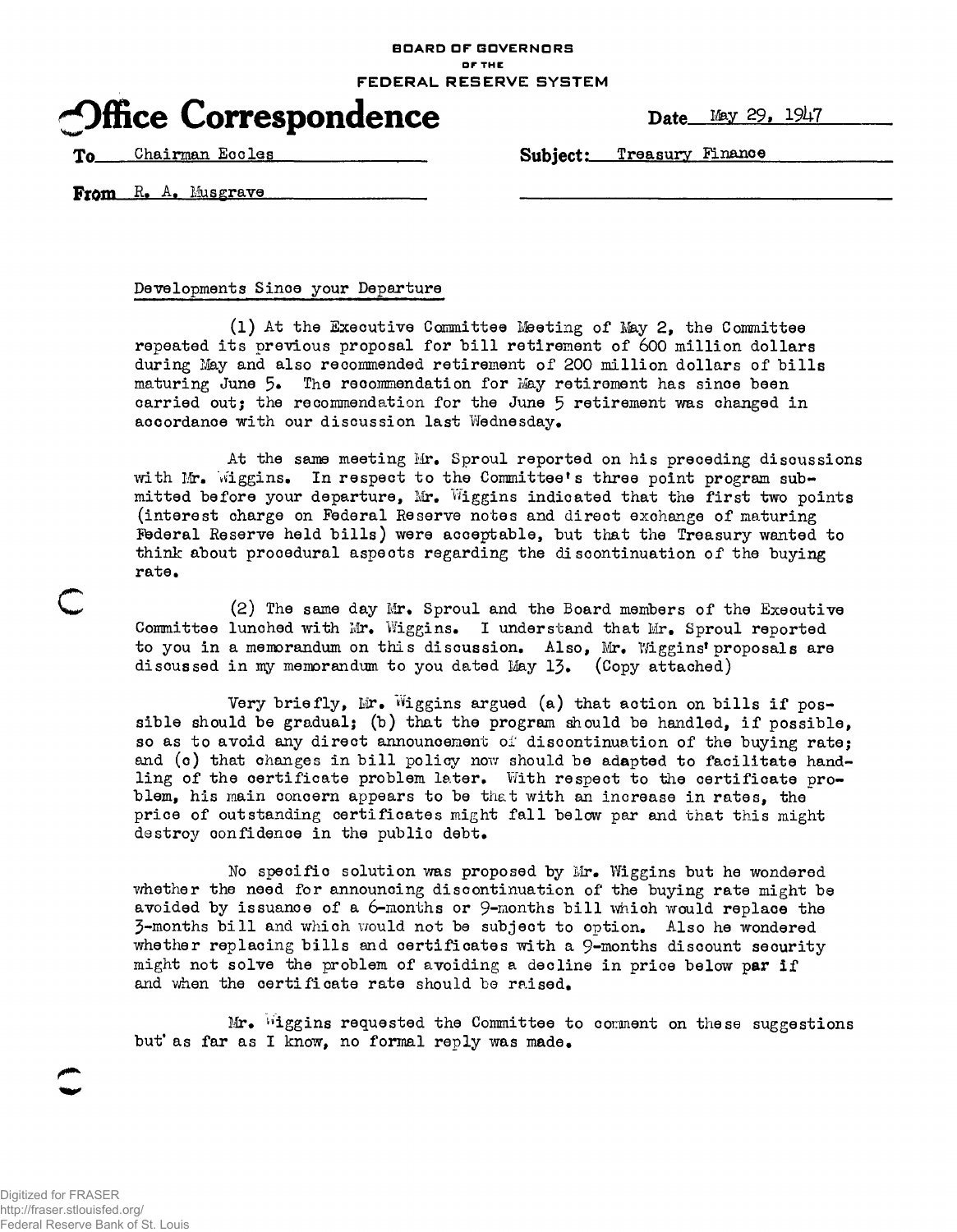Our reaction to the two points is as follows: (a) The issuance of a 6-months bill would not avoid the need for announcing discontinuation of the option because it would have to be made clear at the time of issue that such 6-months bills would not become subject to option after three months; (b) Issuance of a 9-months discount security would solve the problem of preventing a decline in certificate prices below par in case the certificate rate is unfrozen. However, this would be so only after all certificates have been refunded and this would take time. Mr. Rouse argues that the market would feel very hesitant to accept a discount security in place of the present certificate and that, therefore,'this approach is objectionable; Dave Kennedy, on the other hand, feels that the market would be pleased to have a discount security and that this approach would be feasible: (c) As to the principle that "certificate prices must not fall below par<sup>n</sup>, little can be said in its favor. If temporarily the price of very short certificates was permitted to go to a slight discount, this certainly would not reflect on the determination of authorities to maintain bond prices above par. Also, the effect of a slight rise in the certificate rate to 1  $1/8$  or even 1  $1/4$  would not be such as to lower the price of outstanding bonds and notes below par. The principle of "not below par" as applied to certificates seems to be a red herring. However, Mr. Wiggins places great emphasis on it.

Ity impression is that there is no strong Treasury opposition to action on bills as such but that they wish to view the matter in relation to the certificate problem and that there is considerable opposition to raising the certificate rate.

 $(3)$  I understand from Mr. Rouse that he has had repeated discussions with Treasury people on the restricted long-term issue and that the Treasury (including Mr. Wiggins) appeared to favor it up to a point, when some objection arose. This was discussed in my memorandum of May 26. (Copy attached). However, chances for fairly prompt action on a restricted tap issue, sold on a limited quota basis should seem fairly good. My impression is that institutional investors would be pleased to take it after they realize that no marketable issue will be available. Also, a limited amount of, say, 1 billion should be sufficient to meet the main pressure.

#### Financing Outlook

The attached Table I shows the Treasury financing picture as we now see it. The expenditure figures are on the optimistic side since we have assumed a  $2.5$  billion dollar reduction in the budget figure for fiscal 19U8» The receipt figures allow for inoome tax reduction as provided for in the Senate bill. If the bill does not become law, receipts in the second half of calendar 1947 will be 1.3 billion higher and receipts in the first half of  $1948$  will be 2.2 billion higher.

It is evident from our figures that the retirement program is about over. Assuming retirement of 1 billion dollars of certificates maturing on

**c**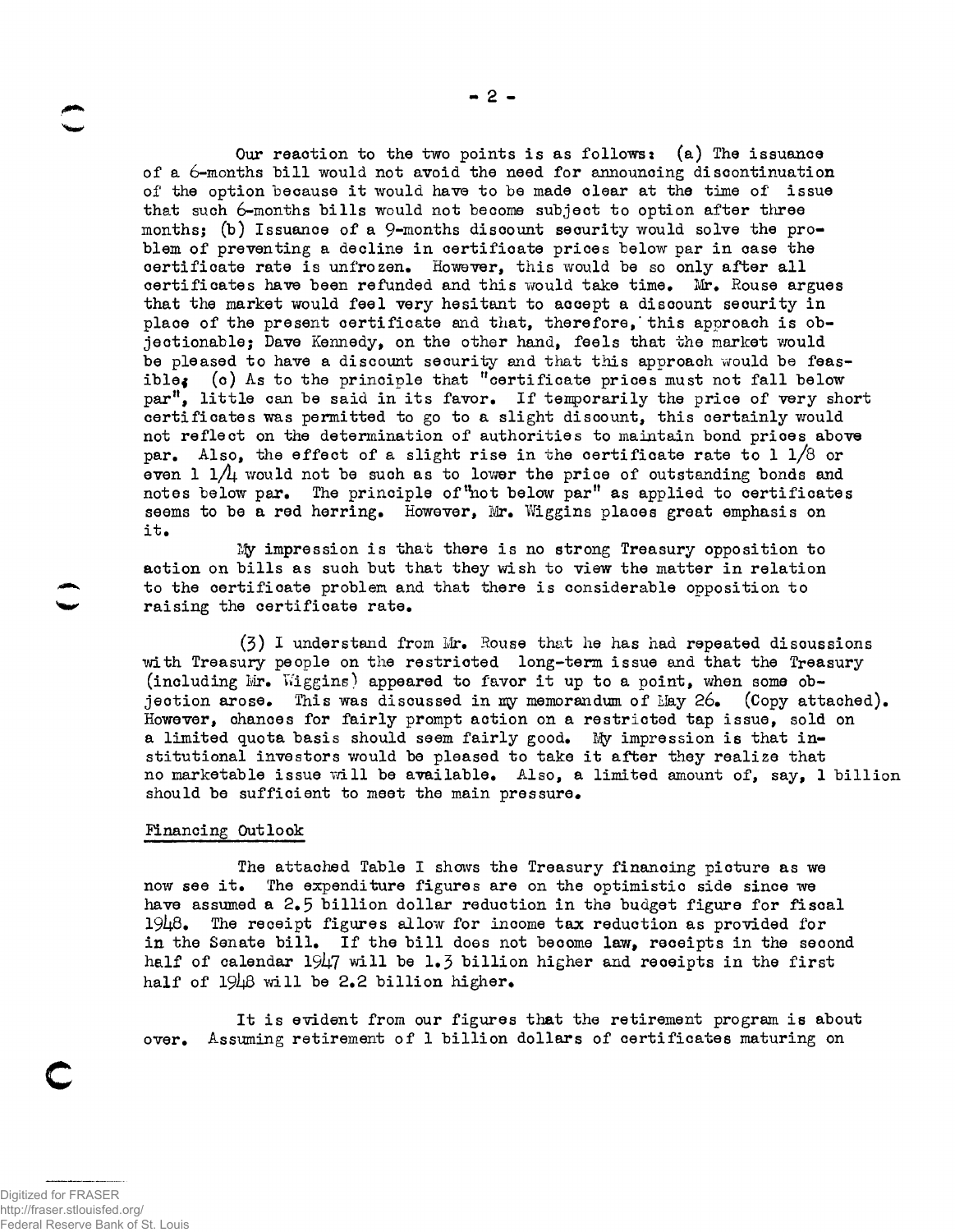June 1 and no additional bill retirement during June, the balance at the end of the fiscal year will be about 2.5 billion including 1 billion of free gold, 900 million of war loan deposits and 600 million of cash deposits with the Federal Reserve.

We expect budget deficits in July and August and some surplus in September, Assuming that 500 million dollars of certificates are retired on July 1 and allowing for only voluntary cash redemptions on August and September maturities, the balance by the end of September will be 1.8 billion. Also, we estimate that there will be a budget deficit during the last three months of the year. Allowing for changes in nonmarketable debt and again assuming some voluntary cash redemptions of maturing issues, it will be necessary during this quarter to raise approximately 1.5 billion dollars in the market if the Treasury balance is not to fall below 1.7 billion dollars. (Since this includes 1 billion dollars of free gold, it is about as low as the balance can fall unless the gold is monetized). The outlook for the first quarter of 1948 is better, as a surplus of about  $\mu$  billion is anticipated. For the first half of the calendar year  $1948$  redemptions of about 3 billion (including about 1.5 billion voluntary cash redemption will be possible.

Thus, there will be no cash retirements but probably new financing in the second half of this calendar year. At the same time there will be  $\mu_*\mu$  billion of note maturities on September 15. (See Table II). Also, there will be 700 million dollars of bond maturities each on October 15 and December 15. This raises the question whether we want to continue to refund maturing notes and bonds into certificates as lias been done since the beginning of  $1945$ , or whether we want to bring out some new medium or longer term issue. It is evident that refunding policies will have to depend closely on what is done along the other lines, for instance:

(1) If a nonmarketable restricted issue is brought out, more cash will be available to retire some of the bank held maturing debt and some of the pressure on the long rate will be relieved.

(2) If the certificate rate is permitted to rise, the need for replacing the maturing longer term issues held by banks in order to maintain their earnings will be less serious than it if the certificate rate remains unchanged.

## Llarket Developments

The Federal Reserve Bank of New York, since the beginning of April has sold for Treasury and System Account 418 million dollars of bonds in the open market, comprising 255 million of restricted bonds and 163 million of bank eligible bonds. (See our memorandum of May 20, copy attached). This sales program has been a factor in holding down prices but nevertheless some price advance has been resumed. (Table III) At the beginning of the program of sales for Treasury Account, the market was very sensitive to a small show of bonds, as it had been made cautious by the cash redemption of bills out of war loan balances and by the Treasury-Federal Reserve discussions on changes in credit policy. Since April 30, sales for Treasury Account have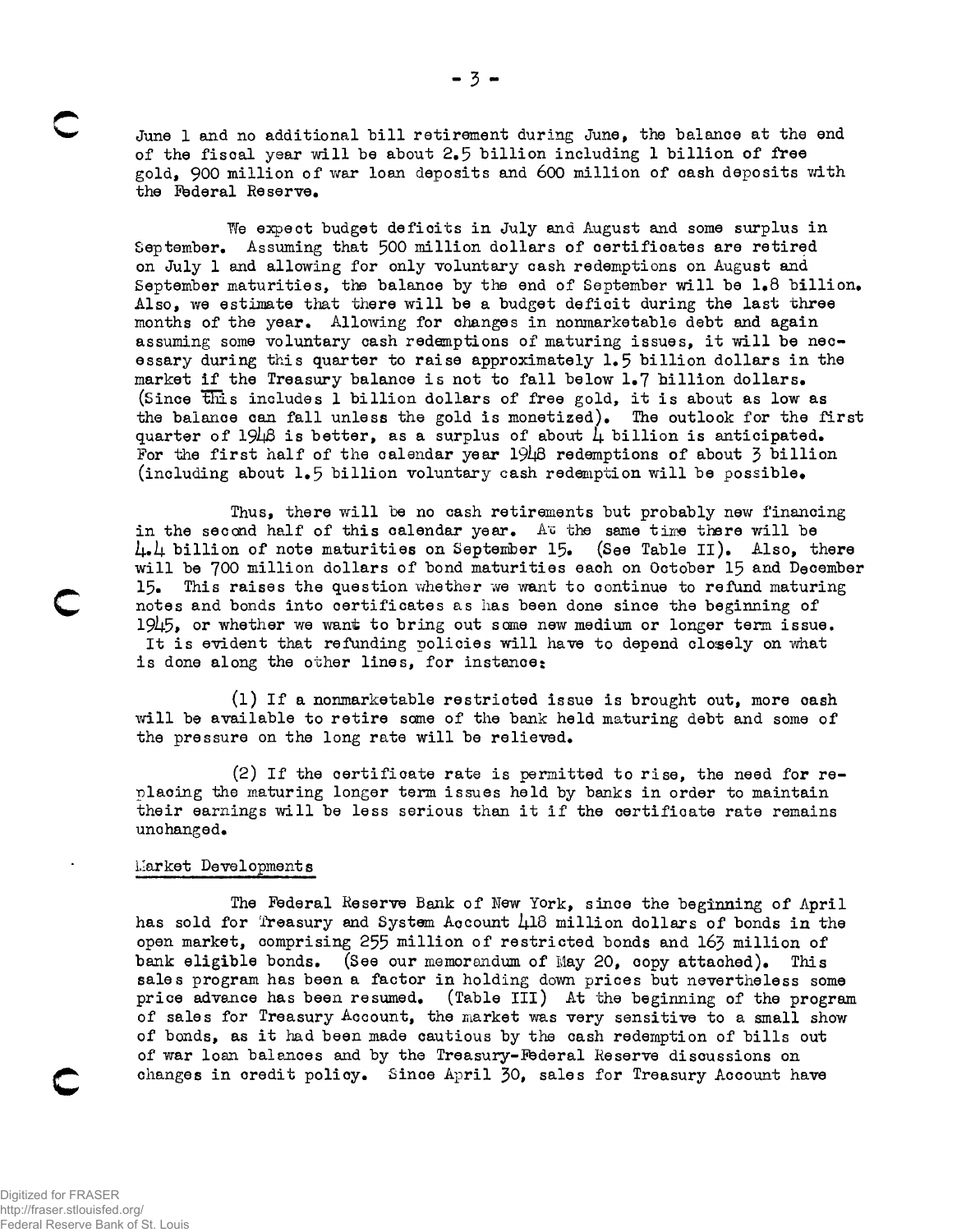increased greatly in momentum. The effectiveness of the sales program has been lessened, however, but without the additional supply of bonds, prices would have risen substantially.

Moderate outright purchases by savings banks and shifting out of eligible issues sufficed to exert a strong pressure on prices of restricted 2  $1/2$  per cent bonds because of the complete absence of a market supply. There is, however, a growing underlying demand based on bark shifting and there is reason to expect that the price rise may be accentuated in the near future. Banks under pressureof reduced earnings have begun to carry out their buying program, they are beginning to feel that with an impending recession no rise in short rates will be effected in the next six months and that bond prices will not fall significantly even if a slight rise in short rates should be permitted.

The supply of bonds from System Account is strictly limited and there is no way of determining how much additional long-tern bonds will be made available for sale by the Treasury. (Total holdings of 2  $1/2$  per cent bonds in trust accounts anount to 5 billion dollars.)

War loan deposits are rapidly approaching a minimum working level so that war loan calls which exerted the main pressure on reserves are nearing their end. In short, indications are that bank shifting into longer term securities which has not been a very strong factor since spring of 1946 now gives indication to become of real importance.

## Conclusions

. 1» Consideration of the financing outlook, especially in conjunction with the growing pressure in the market, make a strong case for vetoing the tax bill,

2» The market has probably by now discounted the effects of unfreesing the bill rate, if unaccompanied by action on certificates.

3» The argument that bill action must necessarily preceed action on certificates has some merit but is frequently over-done.

 $\mu_{\bullet}$  Therefore, if no early certificate action is anticipated, there is no excessive hurry about completing discontinuation of the option account. That is, we might consider the Treasury approach of doing away with the option more gradually.

5. With respect to the certificate rate: As an anti-inflation device, it is rather late in the day for letting the certificate rate rise. As a measure of meeting bank earning needs and preventing shifting and further monetization it may or may not be effective. The result will depend in part on whether the rate will have to be re-frozen at a higher level (in which case the effect will be slight) or whether some flexibility and thereby increased uncertainly (which will make longer issues less attractive) can be maintained.

**c**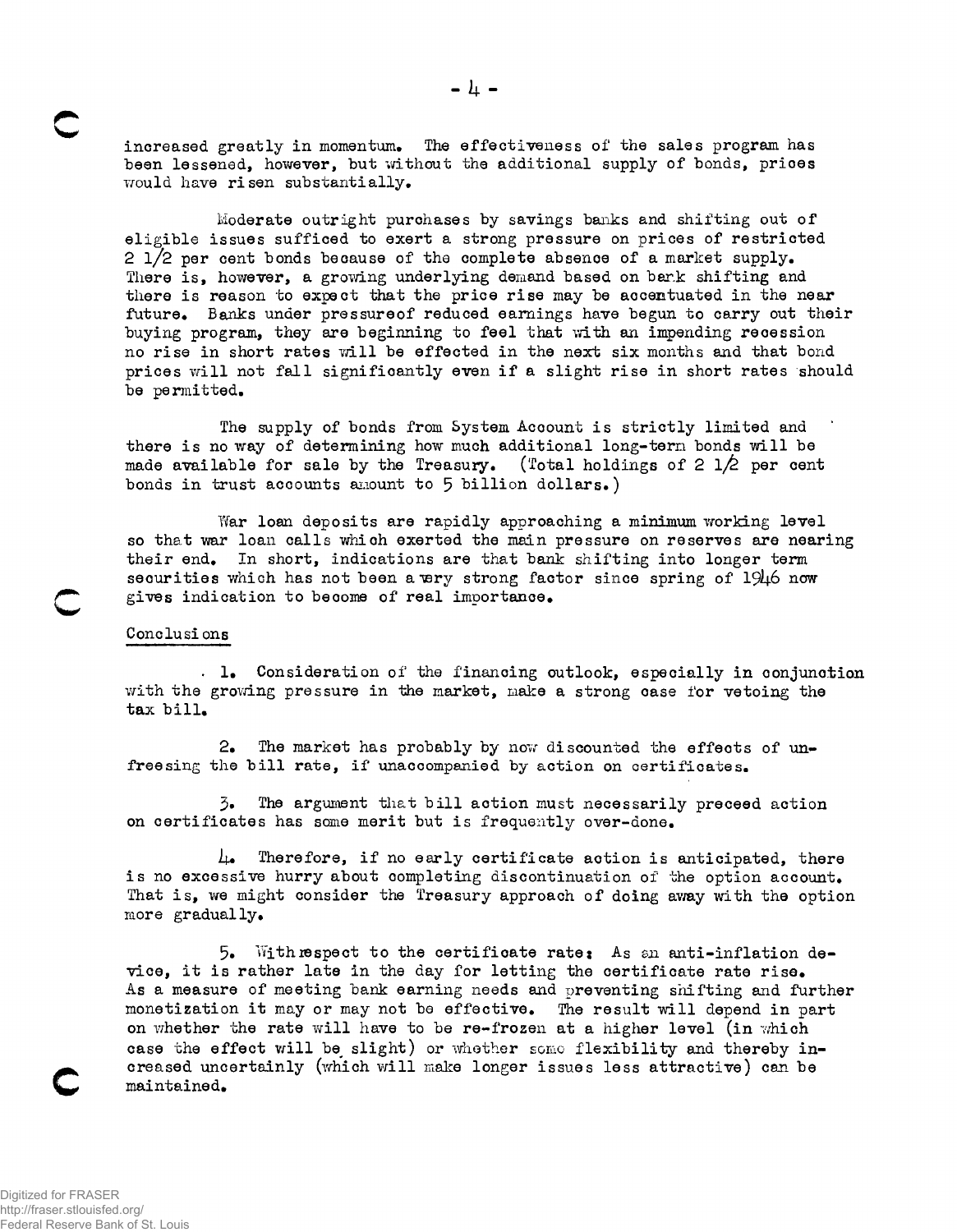What bothers me most about permitting the certificate to rise in order to "offer the banks a bribe", is that the first bribe may well lead to a second and so forth without accomplishing much. Some other approach is needed; or, at least, the banks must be told effectively that the game can not develop into a spiral.

6. There is a good case for bringing out a long bond on a restricted basis. But to the extent that the main pressure comes from the banks this will take care of only a small part of the problem.

**c**

 $\overline{\phantom{a}}$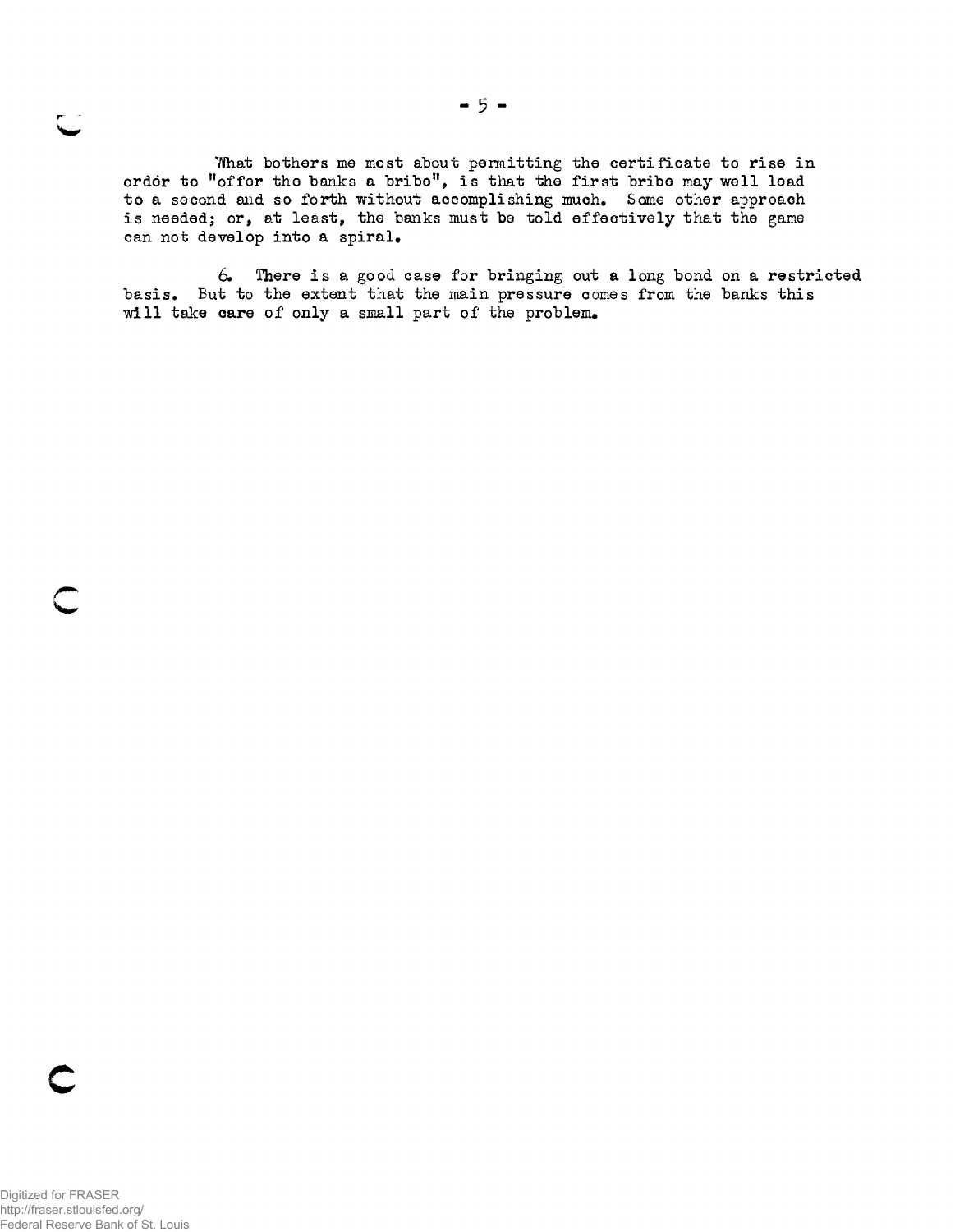## ESTIMATED TREASURY CASH BALANCE  $($ In billions of dollars $\pm$  $($ )

|                                         |              | Fiscal year 1947                                                                                              | 1947    |                     |                    |                                                                                                | 19TR         |            | Fiscal yrs.                                                   |                           |                                                                                                                                                                                                                                                                                                                                                                                              |                         |              |
|-----------------------------------------|--------------|---------------------------------------------------------------------------------------------------------------|---------|---------------------|--------------------|------------------------------------------------------------------------------------------------|--------------|------------|---------------------------------------------------------------|---------------------------|----------------------------------------------------------------------------------------------------------------------------------------------------------------------------------------------------------------------------------------------------------------------------------------------------------------------------------------------------------------------------------------------|-------------------------|--------------|
|                                         | July-        | $Jan -$<br>$\texttt{Dec.} \mathbf{V}_4 \Theta$ June $\mathbf{V}_4$ 7 June July Aug. Sept. Oct. Nov. Dec. Mar. |         |                     |                    |                                                                                                |              |            |                                                               |                           | $ Jan.- Apr.- $<br>June                                                                                                                                                                                                                                                                                                                                                                      | 1947                    | 1948         |
| Treasury cash balance, start of period  | 11.0         | 3.1                                                                                                           | 3.5     | 2.5                 | 1.7                | 1.6                                                                                            | 1,8          | 2,6        | $2 - 1$                                                       | 1.7                       | $3 \cdot 7$                                                                                                                                                                                                                                                                                                                                                                                  |                         | $11.0$ 2.5   |
| Net receipts<br>Expenditures 2/         | 18.5<br>18.9 | 24.0<br>22.6                                                                                                  | $5 - 1$ | $4.7$   2.41<br>3.6 | 2.31<br>2,6        | 4.1<br>$3 - 4$                                                                                 | 2.OI<br>2.7  | 2.1<br>2.3 |                                                               | $3 - 12.2$<br>$3.5$   8.2 | 8.0<br>9.1                                                                                                                                                                                                                                                                                                                                                                                   | 12.51365<br>$41.5$ 35.4 |              |
| Surplus or deficit                      |              | ⊥•⊔                                                                                                           |         |                     |                    | $\left  - 1.2 \right  - 1.2$ $\left  - 7 \right $                                              | $\mathbf{I}$ |            | $-7$ $-2$ $-1$ $+1$ $+0$                                      |                           | $-Le1$                                                                                                                                                                                                                                                                                                                                                                                       | $+ 1.0 + 1.1$           |              |
| Change in nonmarketable debt            | $+2.7$       | $2'$ + 5.6                                                                                                    |         |                     | $-4$ + $-9$ + $-3$ | $\frac{1}{2} \left( \frac{1}{2} \right) \left( \frac{1}{2} \right) \left( \frac{1}{2} \right)$ |              |            | $\frac{1}{2}$ + $\frac{1}{2}$ + $\frac{1}{2}$ + $\frac{1}{2}$ |                           | $\frac{1}{2} \frac{1}{2} \frac{1}{2} \frac{1}{2} \frac{1}{2} \frac{1}{2} \frac{1}{2} \frac{1}{2} \frac{1}{2} \frac{1}{2} \frac{1}{2} \frac{1}{2} \frac{1}{2} \frac{1}{2} \frac{1}{2} \frac{1}{2} \frac{1}{2} \frac{1}{2} \frac{1}{2} \frac{1}{2} \frac{1}{2} \frac{1}{2} \frac{1}{2} \frac{1}{2} \frac{1}{2} \frac{1}{2} \frac{1}{2} \frac{1}{2} \frac{1}{2} \frac{1}{2} \frac{1}{2} \frac{$ | $+8.3 + 1.7$            |              |
| Retirement of marketable debt $\mu$ /   | $-13.0$      | $-7.7$                                                                                                        |         |                     |                    | $ -1,0 -5 -1 -5$                                                                               |              |            | $ +1.4  = .1  = .5 -2.4 $                                     |                           | $\sim$ -5                                                                                                                                                                                                                                                                                                                                                                                    | $[-20.7]$ -3.2          |              |
| Net change: General fund balance 5/     | $-10.7$      | $\bullet$                                                                                                     |         |                     |                    | $ -1.0 $ - $.8 $ - $.1 $ + .2                                                                  |              |            | $+ .8 - .2 - .7 + .2.0$                                       |                           |                                                                                                                                                                                                                                                                                                                                                                                              | $[-1.6 -11.44] - 44$    |              |
| Cash balance                            | $-10.9$      | $\bullet$<br>$\blacksquare$                                                                                   |         |                     |                    | $ -1.0 $ $ .8 $ $ .1 $ $+$ $.2$                                                                |              |            | $ +$ $\bullet$ 8 $  +$ 2 $\bullet$ 7 $+$ 2 $\bullet$ 0        |                           | $-1.6$                                                                                                                                                                                                                                                                                                                                                                                       | $ -11.5 -1.4$           |              |
| Treasury cash balance, end of period 6/ | $3 - 1$      | 2.5                                                                                                           |         |                     |                    | $[2.5]$ 1.71 1.6 1.8                                                                           |              |            | $2.6$ $2.4$ $1.7$ $2.7$                                       |                           | 2.1                                                                                                                                                                                                                                                                                                                                                                                          |                         | $2.5 \, 2.1$ |

Actual.  $\ast$ 

1/ Estimates are based on certain assumptions with regard to expenditures, tax legislation, and retirement policies; (1) expenditures for fiscal  $1948$  are assumed reduced by 2.5 billion dollars from the President's Budget, (2) personal income tax rates are assumed reduced by 20 per cent beginning July 1,  $1947\bullet$ 

2/ Including net expenditures in trust accounts.

- 3/ Including 1.7 billion dollars of securities held by the International Monetary Fund and 600 million by the International Bank.
- $\frac{1}{2}$  For the third quarter of 1947, the reduction in marketable debt is assumed to equal 500 million of cash retirement of July 1 certificates plus voluntary cash redemptions in August and September, notwithstanding full exchange offerings for maturing issues. For the fourth quarter of 1947 the increase allows for some new financing which will be offset by assumed cash retirements in the following quarter.
- The Treasury's surplus or deficit plus changes in debt may not necessarily add to changes in the cash balance  $5/$ due largely to estimated or actual differences in timing of receipts and expenditures.
- $6/$  Beginning with February 1947, consisting of deposits with the Federal Reserve Banks and in war loan deposits as shown on Table II, and 1.0 billion of free gold of which 832 million gold transferred to the cash balance as a result of payments to the International Monetary Fund.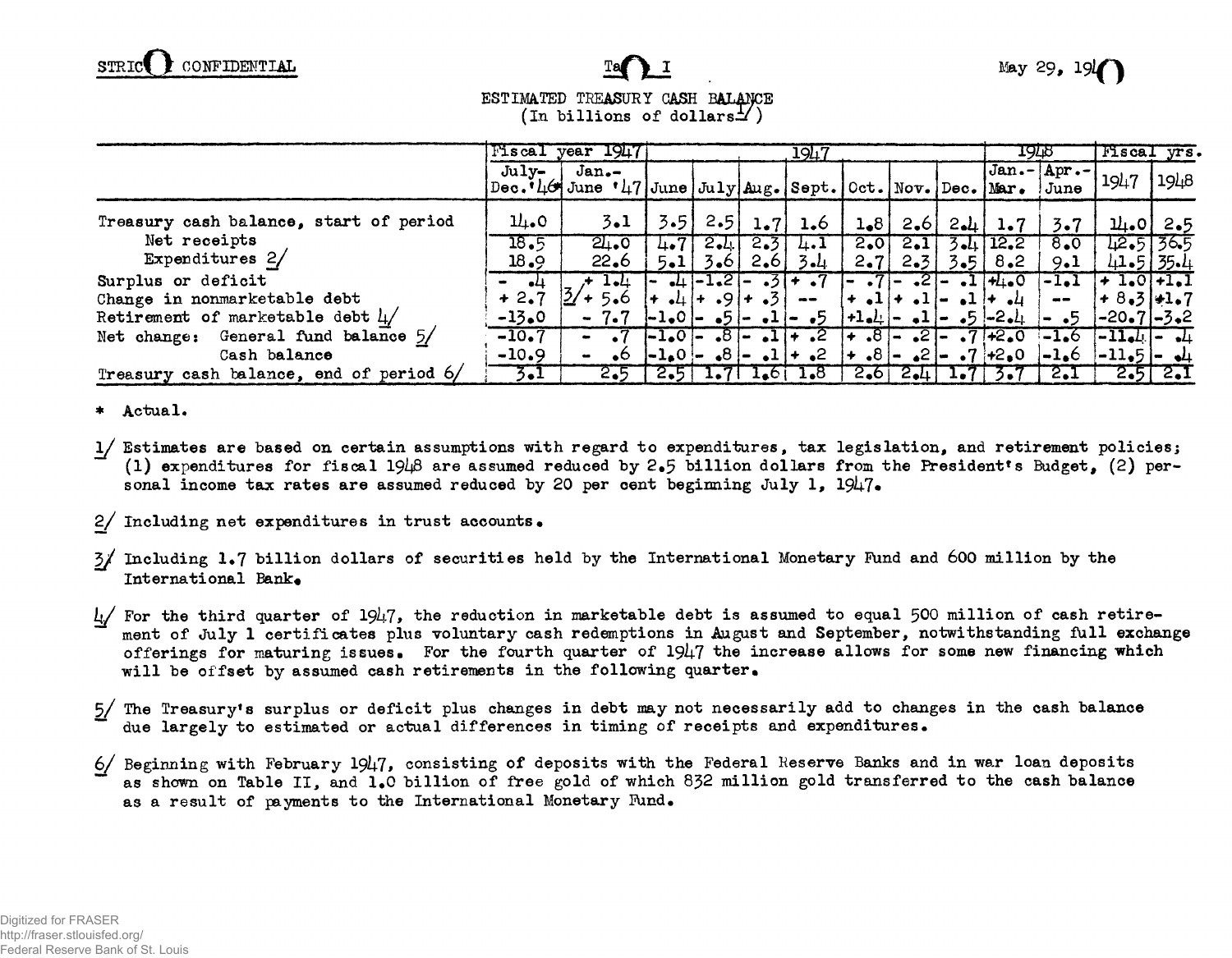## Table III

## BID PRICES OF SELECTED ISSUES OF TREASURY BONDS

 $\mathcal{L}_{\rm{max}}$  and  $\mathcal{L}_{\rm{max}}$ 

(Dollar premium above par of \$100)

| Statement         |                     | Unrestricted, taxable | Restricted      |                     |  |  |
|-------------------|---------------------|-----------------------|-----------------|---------------------|--|--|
| week<br>ended     | December<br>1952-54 | September<br>1956-59  | June<br>1959-62 | December<br>1967-72 |  |  |
| April 9           | 3.07                | 5.15                  | 2.26            | 3.16                |  |  |
| April 16          | 2.29                | 5.06                  | 2.15            | 3.04                |  |  |
| <b>April 30</b>   | 2.30                | 5.08                  | 2.19            | 3.08                |  |  |
| May <sub>27</sub> | 3.02                | 5.10                  | 2.25            | 3.10                |  |  |

C

 $\subset$ 

**c**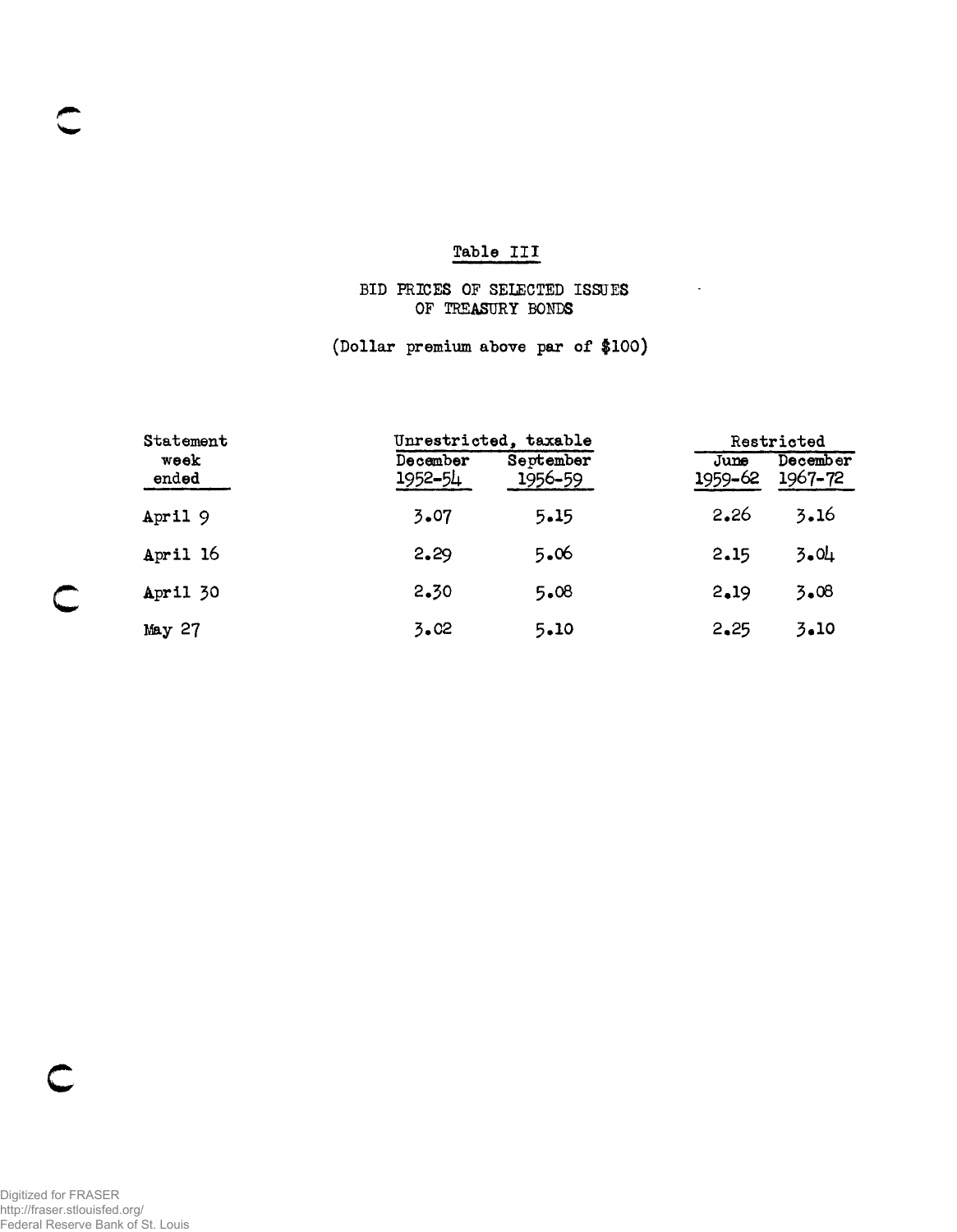## Table IV

# NET SALES OF TREASURY BONDS FOR TREASURY AND SYSTEM ACCOUNTS (In millions of dollars)

| Period                 | Restricted | Bank Eligible | Total        |
|------------------------|------------|---------------|--------------|
| April $3$ - April $30$ | 41.1       | 38.2          | 79.3         |
| May $1 -$ May 28       | 211.0      | 125.2         | <u>339.2</u> |
| Total                  | 255.1      | $163 - 4$     | $418-5$      |

 $\ddot{\ }$